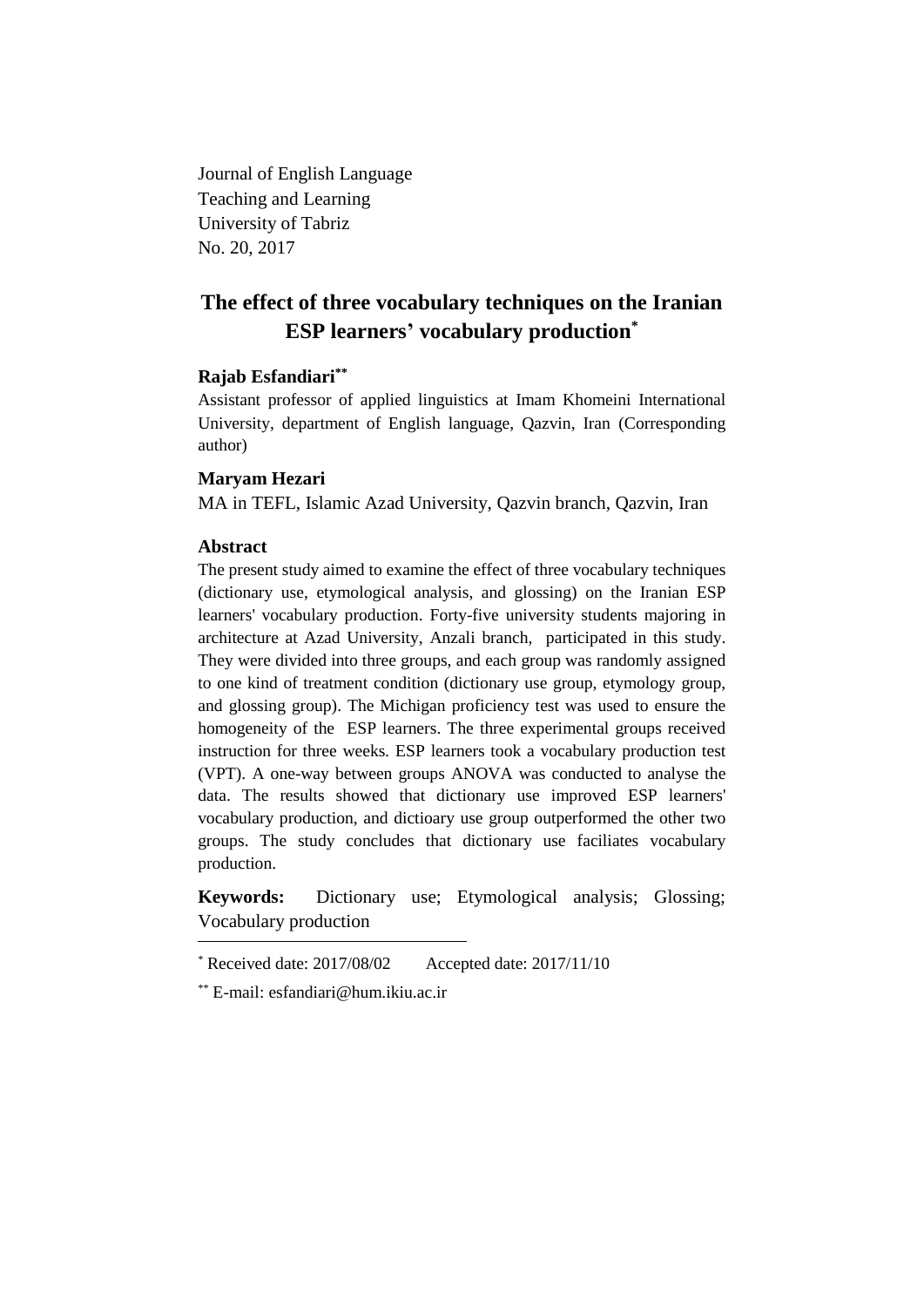#### **Introduction**

Most foreign language learners are aware that the achievement of vocabulary is a central, and an important, component in the course of their learning process. A great command of word knowledge is essential for EFL/ESL learners, particularly for advanced learners of English for specific purposes (ESP). Nation (2001) describes how learners should learn a specific word by stating it is wise to direct vocabulary learning to more specialised areas when learners have mastered the 2000-3000 words of general usefulness in English. Therefore, learners need to learn different kinds of vocabulary, procedures for learning them, and particular strategies that help them gain new vocabulary.

Regarding this view, ESP teachers should not be concerned with teaching technical vocabulary. The duty of ESP teachers should be checking the understanding of ESP learners in specific contexts via doing tasks. Therefore, learners need to do tasks using specific content for getting great knowledge. Thus, vocabulary learning is important for learning L2 words that set up a challenge and assign tasks for both teachers and learners (Xu, 2010). Subject-specific vocabulary is related to specialised issues (Carter, 1988, p. 172).

 Hornby (1995) defines vocabulary as "the total number of words in a language; vocabulary is a list of words with their meanings"(p.133). Therefore, vocabulary information is an important component for reading and writing skills (Pulido & Hambrick, 2008). The study on vocabulary learning and understanding word knowledge has been supported in second language acquisition (SLA) recently (Haastrup & Henriksen 2001; Meara, 2002).

In fact, effective techniques are related to the favorable outcomes of vocabulary learning, and learners need some techniques for word learning. Finally, they should choose some of them (Celce Murcia, 2014). Techniques of vocabulary learning are useful instruments for independent vocabulary learning. In this study, three main vocabulary techniques (dictionary use, glossing, and etymolodical analysis) are examined to meaure their effects on vocabulary production.

#### **Review of the related literature**

In order to shed light on the related issues in the area of vocabulary, the relevant literature that addresses the explanation of the theoretical and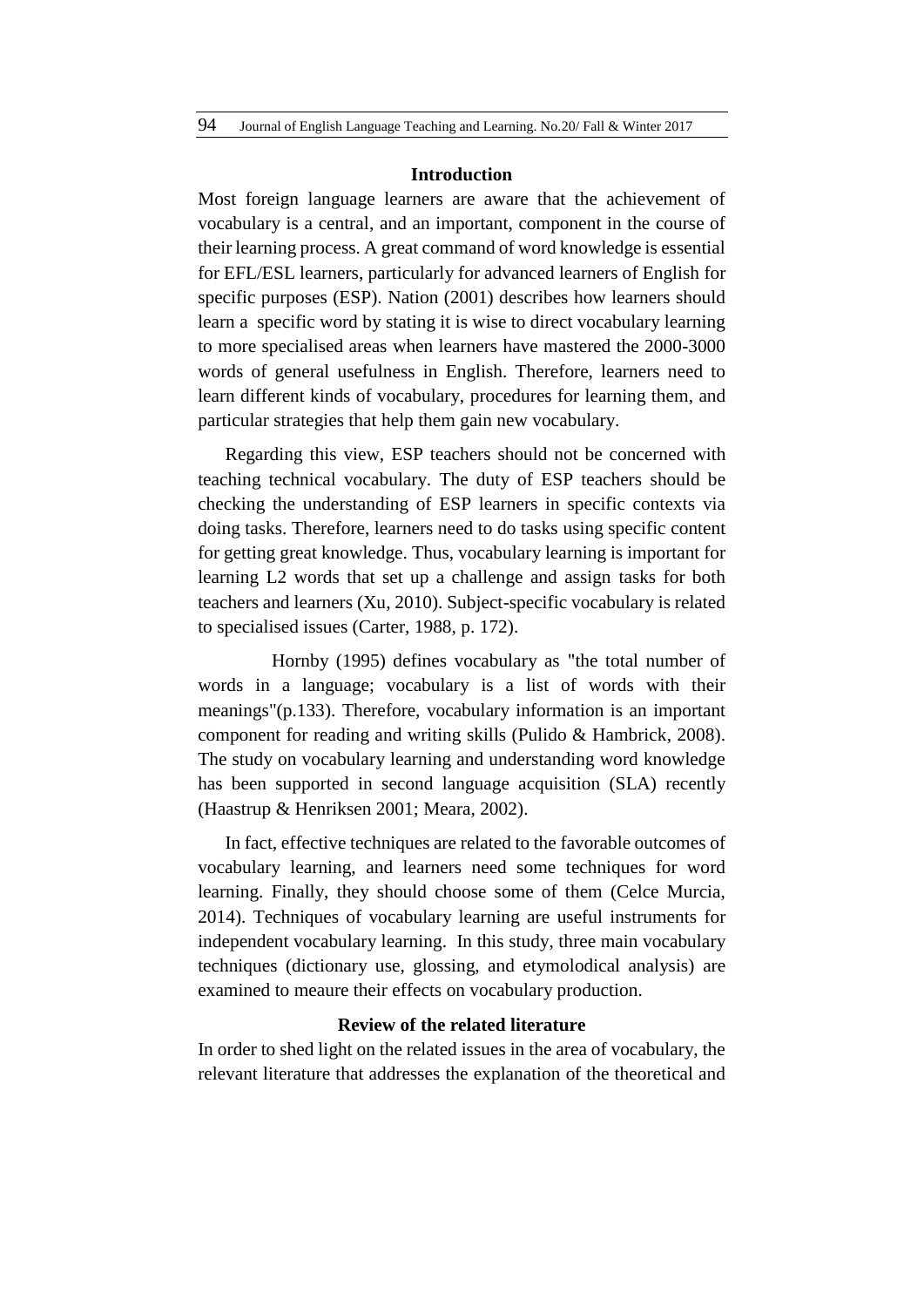empirical background, vocabulary learning, vocabulary production, and vocabulary in ESP classes is examined. Next, the three techniques of vocabulary learning include glossing, dictionary use, and etymological analysis are explained. Finally, the previous studies are reviewed in the following paragraphs.

According to Hutchinson and Waters (1987), most foreign language learners are aware that the achievement of vocabulary is an important component in the course of their learning process. A great command of word knowledge is essential for English as foreign language (EFL)/English as second language (ESL) learners, particularly for ESP learners. A review by Nation (2001) describes how learners should deal with a specific vocabulary item.

According to Dudly-Evans and St John (1998), ESP should be "designed to meet the specific needs of the learner" (p.4). Robinson (1991) pointed out that ESP is a purposeful process; it includes "special language and content" (p.4). According to Nation (2001), English vocabulary can be classified into high-frequency words, academic words, technical words, and low-frequency words. As ESP words are of low frequency, learning these words is very difficult for ESP learners. The teaching of the vocabulary in ESP is similar to the general principles of EGP, but teaching ESP vocabulary may be somewhat different (Dudly-Evans & St John, 1998).

Esfandiari (2015) argued that understanding the structural form of ESP vocabulary and deducing the meaning of a word in the texts are the most important characteristics of the vocabulary learning strategy. Thus, the teaching of the vocabulary in ESP is very important for production purposes, storage, and improvement. Nattinger (1988) suggests that different techniques for memorizing words include mnemonic devices, with the help of which a person can remember things, loci (methods of memorising information by placing each item to be remembered along an imaginary journey), and the use of word association, helping recall new vocabulary.

Nattinger highlights that cognitive processing can be facilitated through three ways in vocabulary learning: situational, semantic, and metaphor sets. Recalling a lexical item from memory can be connected to its meaning through the situational sets, such as book, shelf, library,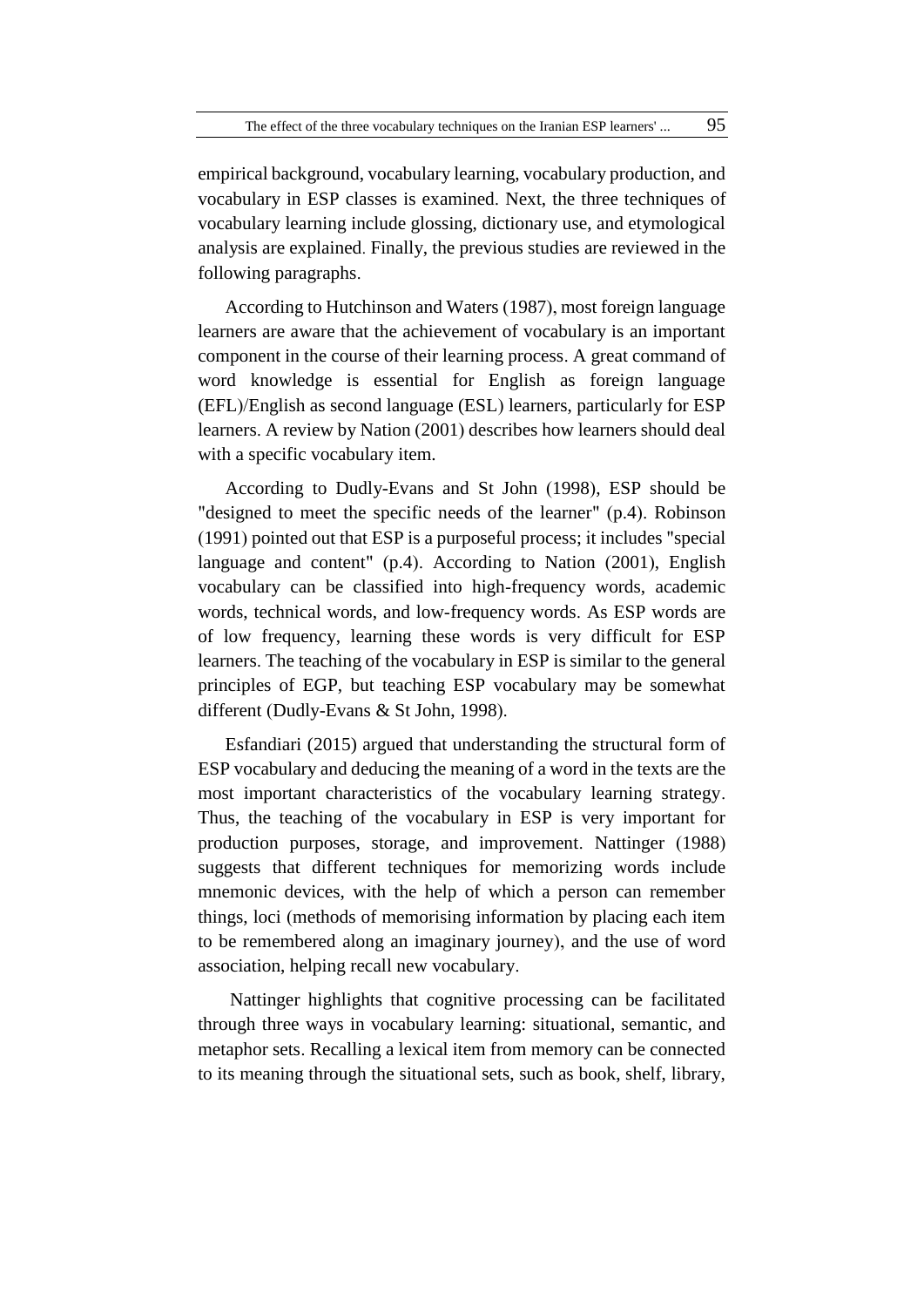and so on, which can be remembered together. Semantic sets such as synonyms (e.g., dear, expensive) and antonyms (high quality, low quality) superordinate and subordinate words (vehicle, car), and metaphor sets (out of control, galloping riderless horse) are also ways of recalling words from memory.

The most common techniques used to teach ESP vocabulary include the use of cognates, L1 equivalents, linguistic analysis, and glossing (Dudley-Evans & St John, 1998). Using cognates is a very helpful method to teach an ESP word. Cognates refer to words that are similar in form and meaning to two different languages, for example, photosynthesis in biology, and base and acid in chemistry. ESP teachers may sometimes use L1 equivalents to teach ESP vocabulary. They help ESP learners to learn the meaning of the word more effectively (Khany & Saeedi, 2017).

Learners should pay attention to every word because vocabulary learning is an essential component of communicating, reading a text, thinking, and learning a second language (Luckner & Cook, 2010). There is no strong set limit about how much vocabulary should be recognised by L2 learners in order to be efficient and effective second language users. Their vocabulary information in both receptive and productive vocabulary levels should be so strong that learners with fruitful vocabulary awareness in production can simply present their ideas. Thus, they will have a better communicative competence (Hatch & Brown, 1995).

Word knowledge can be divided into productive and receptive levels (Nation & Meara, 2002). Receptive vocabulary concentrates on the words that a person can remember easily as he/she is listening to or reading that special word (Schmitt, 2000). Productive vocabulary focuses on the words that a person selects to use while speaking and writing (Nation, 2001). Therefore, receptive knowledge means that learners receive information and understand it while productive knowledge means that learners are able to create information (Nation, 2003).

In regard to the importance of the vocabulary level, some researchers divide vocabulary into two parts: active and passive words. Harmer (1991) explains the difference between the two parts of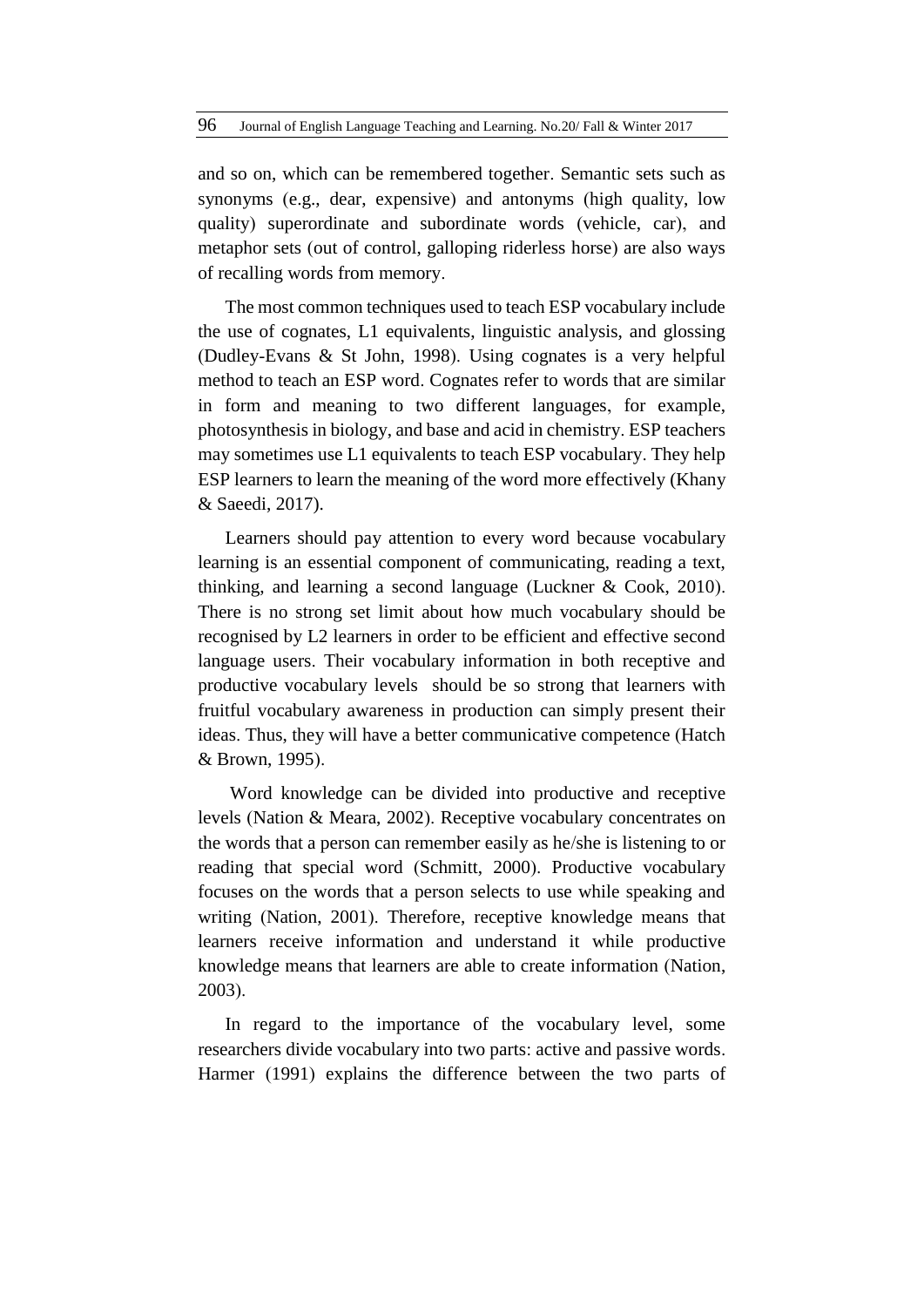vocabulary. Using receptive vocabulary, learners read the text, see new words, recognise and understand them, but cannot produce these new words when speaking or writing (webb, 2009). Regarding productive vocabulary, learners read the text, understand new words, and even pronounce new words correctly. Overall, they can use them while speaking or writing. Therefore, knowledge of vocabulary has to do with both receptive and productive knowledge. Furthermore, the information about vocabularies is an elaboration on the meaning of the words. Basically, a word is made up of a sound or a group of sounds that can express the meaning of the word (Akbari, 2017). Therefore, the knowledge of a word includes written form, spoken form, frequency, connection form, and collocation (Schmitt, 2005, p. 5).

Using a dictionary is a good way of getting knowledge. Language teachers sometimes believe that using a dictionary when reading can result in effective learning (Bensoussan et al., 1984; Knight, 1994). Saving time, high motivation, quick searching, and improving learning are advantages of these types of dictionaries (Hulstijin, 1993; Oxford, 2001). However, looking up the words in an electronic dictionary can reduce the adhering of words in the mind.

Holly and King (1971) point out that glosses are very useful instruments for facilitating word learning while reading a text. Hulstjin (1992) claims that using glosses can help to avoid understanding any wrong meaning of new words in texts. Glosses have helped learners to understand the meaning of new words in texts (Bowles, 2004; Davies, 1989; Jacobs, Dufon, & Hung, 1994; Lumicka, 1998). Glossing is one of the effective factors on vocabulary retention and production (Nation, 2007).

Mountain (2015) claims etymology has a long history in English, and it plays an essential role in language development. A considerable amount of research has been done in the past 20 years on the representation and access of morphologically complex words. The purpose of this research was to see whether morphologically complex words are accessible in full forms. To address this issue, it is necessary to study suffixed and prefixed words. These are made up of two parts of morphemes that differ in the sequential range of stem and affix. Therefore, in suffixed words, the stem is prior to the affix. In prefixed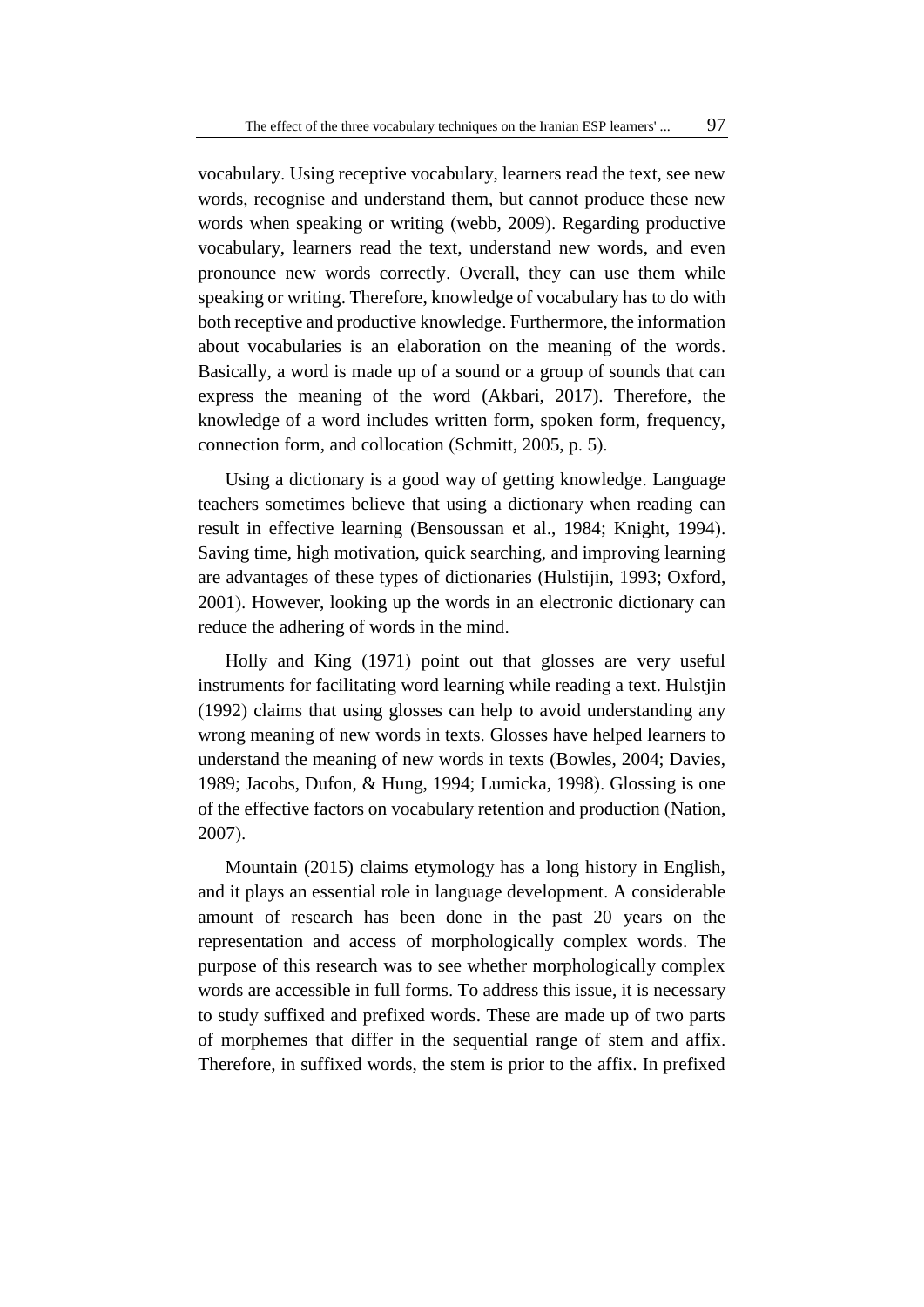words, the affix is prior to the stem. Therefore, analysis technique through the study of suffix and prefix is one of the effective factors in vocabulary production (Cecile Beauvilain, 1996). Nation (2001) claims that the meaning of words can be changed by adding some prefixes (in, un, re, dis, and so on) or suffixes (er, or, tion, sion, and so on). These affixes can be divided into two parts: derivational and inflectional affixes (p. 164).

There are some studies which have examined the effect of dictionary use, glossing, etymological analysis in vocabulary learning, but so far very little attention has been paid to the role of glossing, dictionary use, and etymological analysis in vocabulary production among Iranian ESP learners. The purpose of the present research to was examine how ESP learners produce technical vocabulary. Following this line of investigation, the following research question is formulated:

RQ: Do dictionary use, glossing, and etymological analysis have any significant effect on vocabulary production?

#### **Method**

#### **Participants**

A sample of 60 Iranian male and female intermediate ESP learners studying architecture at Islamic Azad University, Anzali branch participated in this study. Prior to starting the study, they took a Michigan test, a language proficiency test for homogeneity purposes, including 20 vocabulary items, 20 grammar items, and ten reading items. Fifteen ESP learners were excluded from the study. The remaining 45 ESP learners were divided into three groups, and each group was randomly assigned to one kind of vocabulary treatment as follows: Dictionary use group, glossing goup, and etymological group.

#### **Instruments and materials**

We utilised the following instruments to collect the data for the present study:

- 1. The Michigan proficiency test
- 2. The Knowledge test
- 3. Vocabulary production test (VPT)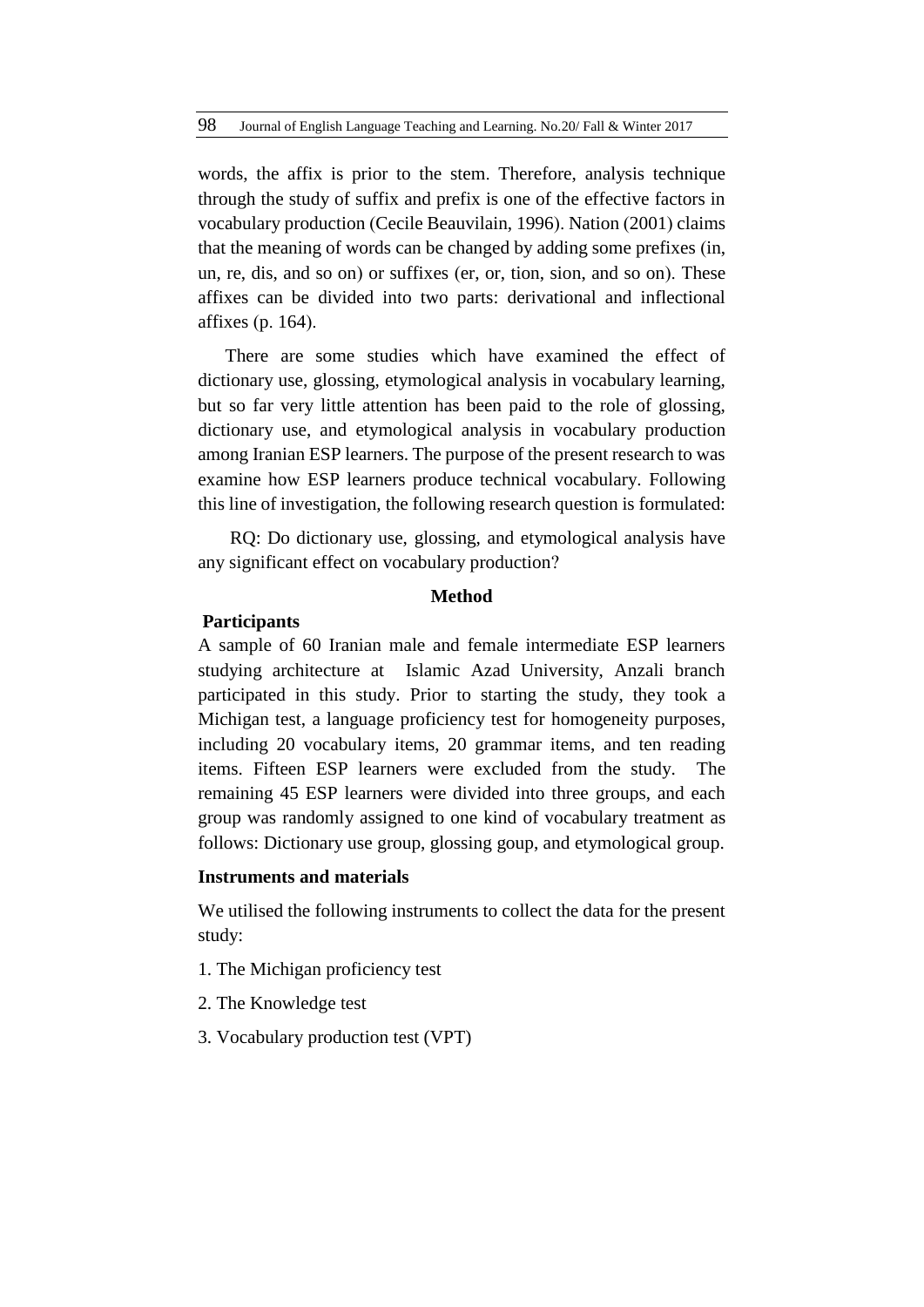#### **The Michigan proficiency test**

In this study, the Michigan test was administered in order to homogenise the participants. The Michigan test is one of the most famous and standard tests for determining learners' level of English language proficiency. The test consists of three parts: Part A, 20 multiple-choice vocabulary items; part B, 20 multiple-choice grammar items; and part C, two passages with 10 multiple-choice reading items.

#### **The knowledge test**

Prior to administering treatment to all groups, a knowledge test was presented to learners to select the words for treatment. This test consisted of 60 words in the architecture field. The language learners were asked to choose the words they did not know the meaning of. The purpose was to choose only those words for treatment that the leaners were not familiar with.

#### **Vocabulary production test (VPT)**

To test the participants' knowledge of vocabulary production after treatment, the researchers used a researcher-made VPT test. VPT consisted of two parts: 15 fill-in-the blank items, and five synonym items. For the first part of the test, language learners had to fill in the blank, using the words they had used during treatment sessions. For the second part, they had to provide a Persian equivalent. Cronbach's alpha for VPT turned out to be 0.837 for the presnet study.

#### **Data collection and analysis procedures**

In order to achieve the objectives of this study, the following procedures were followed. Initially, a total of 60 ESP learners were selected and asked to take the Michigan proficiency test. Based on the Michigan test scores, language learners who were scored one standard deviation above or below the mean were excluded from the study. As a result, 15 participants were excluded, and the remaining 45 homogenous participants took part in this study. Participants were divided into three groups. Each group was randomly assigned to one of the treatment conditions in each class, and the participants in each treatment group followed one technique of vocabulary learning as follows:

Group A: dictionary use Group B: glossing Group C: etymological analysis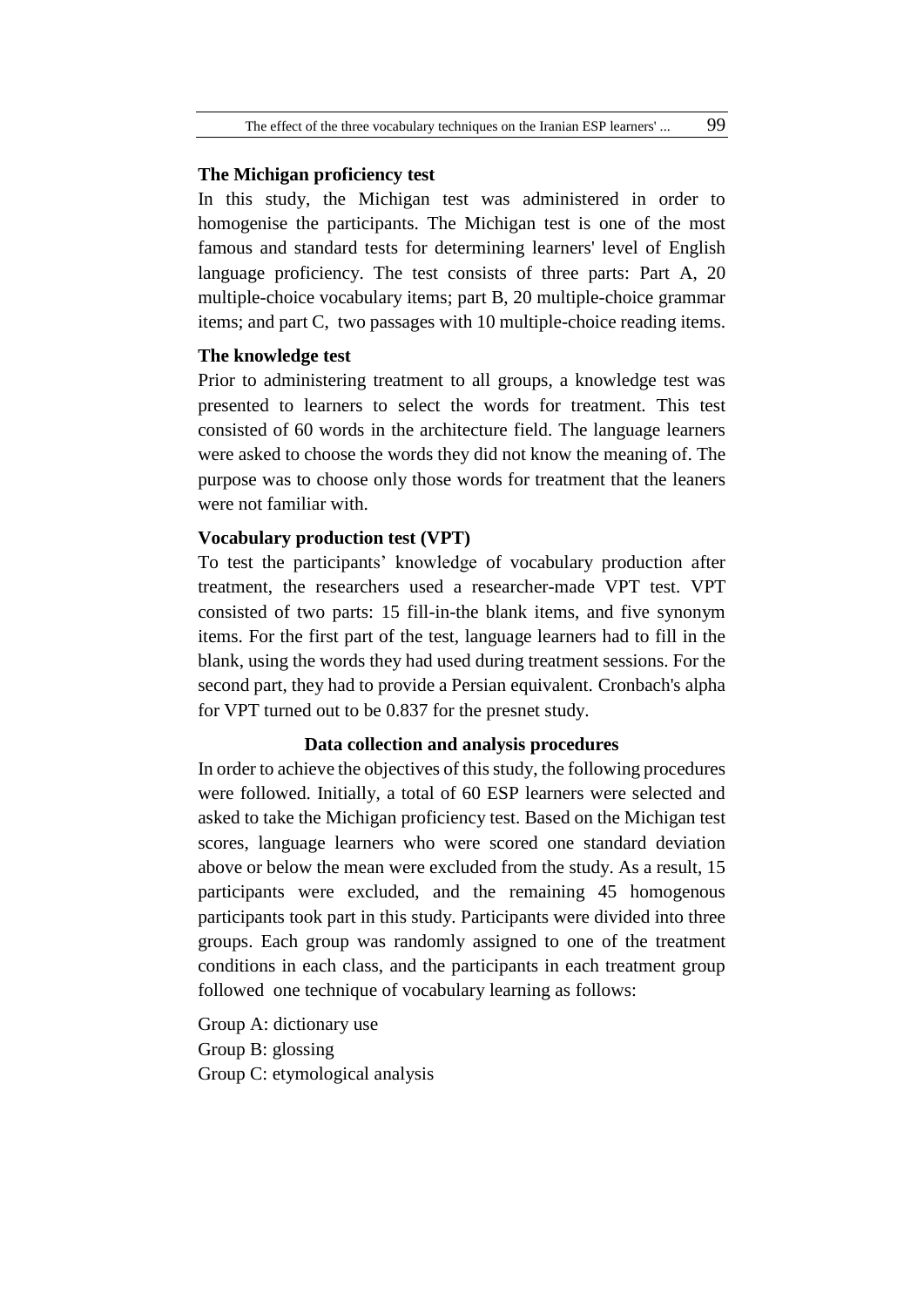Prior to performing the treatment in all groups, a knowledge test was administered to select the words for treatment. This test consisted of 60 words specific to architecture field. The language learners were asked to choose the words they did not know the meaning of . Group A employed the dictionary use technique for vocabulary production. Group B used glossing. Group C used etymological analysis. The experimental period lasted for six weeks: One week for Michigan proficiency test, one week for the knowledge test, three weeks for doing tasks, and one week for vocabulary production test (VPT).

After collecting data, IBM SPSS STATISTICS (version 21) was employed to analyse the data. A One-way ANOVA procedure was used to answer the research question in this study. Also, analysis of variance was used to check the homogeneity of the three groups regarding their general proficiency. Descriptive statistics were also used to report the mean and the standard deviation.

#### **The Results of the Data Analysis**

To answer the research question (*Do glossing, dictionary use, and etymological analysis have any significant effect on vocabulary production?*), a one-way between groups ANOVA was carried out in order to explore the effect of dictionary use, glossing, and etymological analysis on ESP learners' vocabulary prduction.

## **Table 1**

*The Mean Scores of Three Techniques of Vocabulary Production Test* 

|                        | N  | Mean       | Std.             | Std. Error | 95% Confidence Interval for Mean Minimum |         |       | Maximum |  |
|------------------------|----|------------|------------------|------------|------------------------------------------|---------|-------|---------|--|
|                        |    |            | <b>Deviation</b> |            | Lower Bound Upper Bound                  |         |       |         |  |
|                        |    |            |                  |            |                                          |         |       |         |  |
| Glossing               |    | 15 11.6667 | 4.20317          | 1.08525    | 9.3390                                   | 13.9943 | 7.00  | 18.00   |  |
| Dictionary             | 15 | 18.3333    | 1.63299          | .42164     | 17.4290                                  | 19.2377 | 16.00 | 20.00   |  |
| use                    |    |            |                  |            |                                          |         |       |         |  |
| Etymological 15 7.9333 |    |            | 3.01109          | .77746     | 6.2658                                   | 9.6008  | 4.00  | 13.00   |  |
| analysis               |    |            |                  |            |                                          |         |       |         |  |
| Total                  | 45 | 12.6444    | 5.31788          | .79274     | 11.0468                                  | 14.2421 | 4.00  | 20.00   |  |

As Table 1 displays, the mean scores for three techniques of glossing, dictionary use, and etymological analysis for VPT were 11.66, 18.33, and 7.93, respectively. The highest mean score was affiliated to the dictionary use and the lowest one belonged to the etymological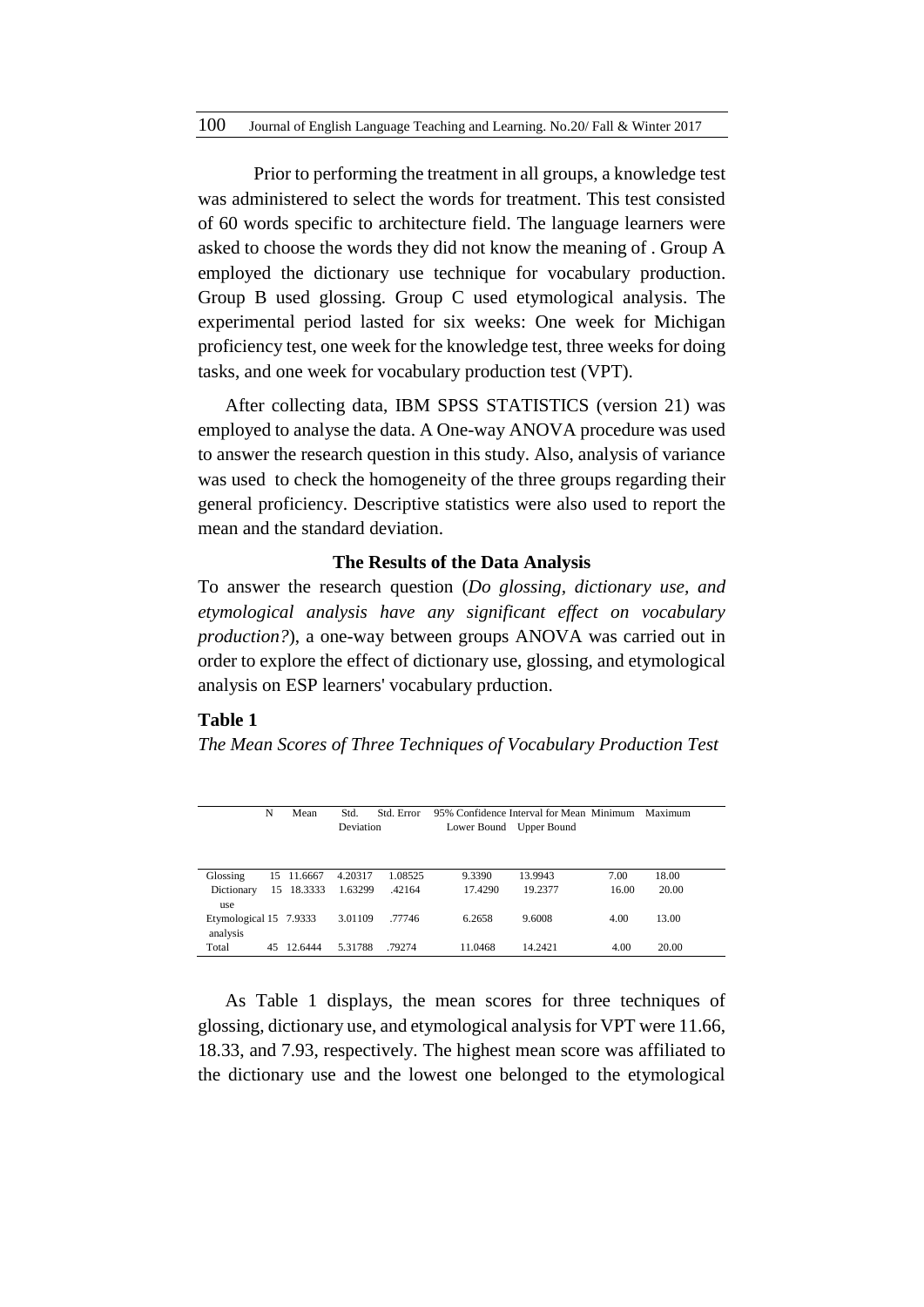analysis technique on VPT. It was assumed that each group was an independent random sample from a normal population. To test this assumption, Levene's homogeneity of variance test was run for the results of VPT.

#### **Table 2**

*Test of Homogeneity of Variances of Three Techniques of Vocabulary Production* 

| Levene Statistic |  | Sig. |  |
|------------------|--|------|--|
| 7.331            |  |      |  |

As Table 2 illustrates, the Levene F of 7.33 has the probability of .45. Since the probability of the associated Levene F is bigger than significance level of .05 ( $p = .45 > .05$ ), it can be concluded that they were homogenous before treatment was given.

## **Table 3**

*One-way ANOVA for Three Techniques of Vocabulary Production*

|                | Sig. |
|----------------|------|
| Between Groups | .001 |
| Within Groups  |      |
| Total          |      |
|                |      |

As Table 3 shows, the *F*-observed value for the effect of glossing, dictionary use, and etymological analysis techniques on students VPT equaled 42.48 ( $F_{(2, 42)} = 42.485$ ,  $p = .001 < .05$ ). The *p*-value is below the *p*-critical vale of 0.05. Therefore, it can be deduced that there is a statistically significant effect of three mentioned techniques on VPT.

The following formula was used to estimate effect size: Eta squared = sum of squares between groups/total sum of squares (Palant, 2013). The effect size for the F-value of 42.48 was .66. Based on the criteria developed by Cohen (1988), an effect size of .6 and above is considered large. Thus the results of this study were meaningful.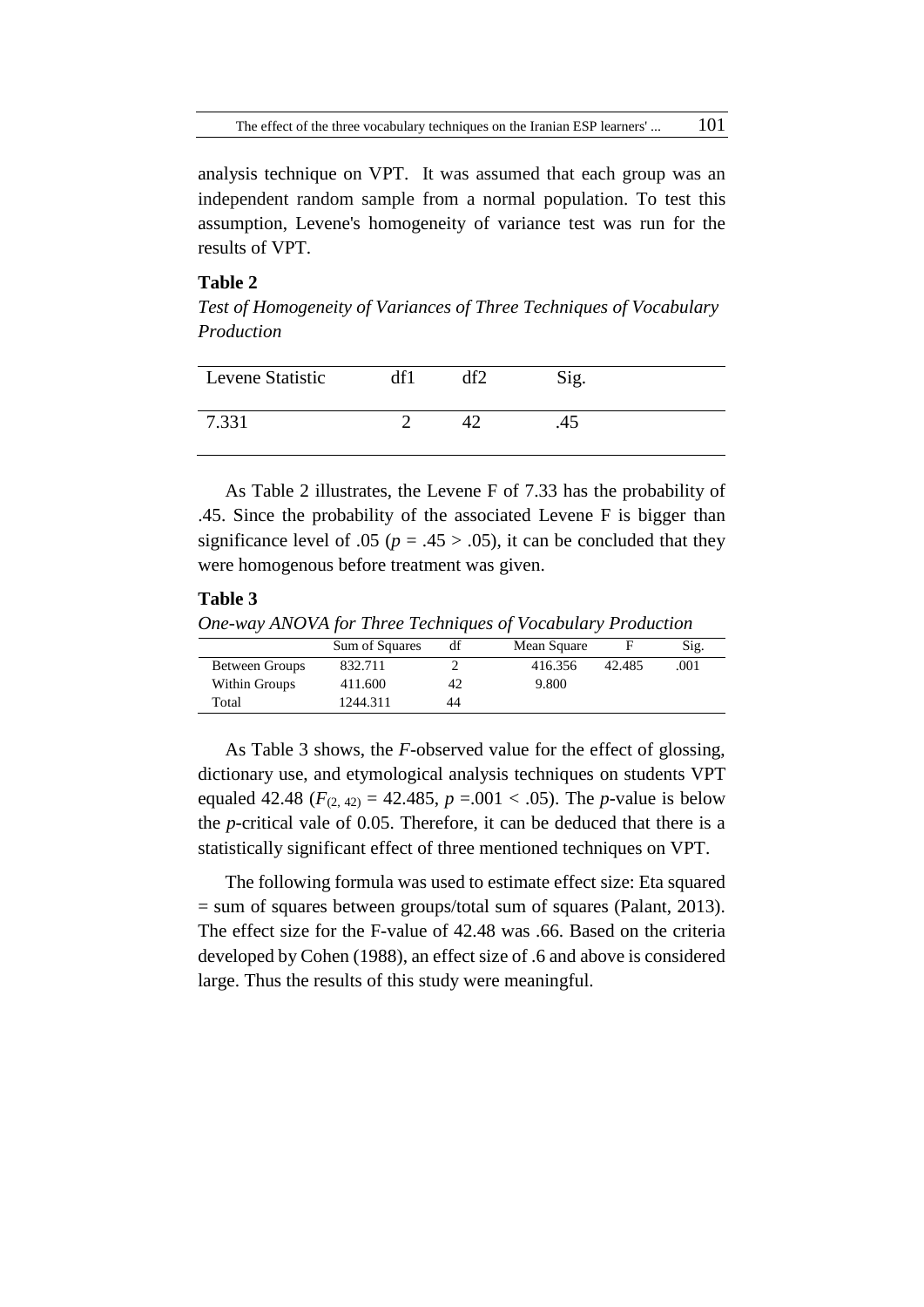102 Journal of English Language Teaching and Learning. No.20/ Fall & Winter 2017

#### **Table 4**

*Post-Hoc Scheffe's Tests for Three Techniques of Vocabulary Production* (I) Techniques (J) Techniques Mean Std. Error Sig. 95% Confidence Interval Difference (I-J) Lower Bound Upper Bound Dictionary use Glossing 6.66667<sup>\*</sup> 1.14310 .000 3.7658 9.5675 Etymological analysis 10.40000\* 1.14310 .000 7.4992 13.3008 Etymological Glossing -3.73333\* 1.14310 .009 -6.6342 -.8326 analysis Dictionary use -10.40000\* 1.14310 .000 -13.3008 -7.4992

\*. The mean difference is significant at the 0.05 level.

As Table 4 displays, although the F-value of 8.42 denoted significant differences between the three techniques' mean scores on VPT, the post-hoc Scheffe's tests should be performed in order to locate the exact differences between the three mean scores.

- A: There is a significant difference between the mean scores of the dictionary use and glossing techniques.
- B: There is a significant difference between the mean scores of the dictionary use and etymological analysis test.
- C: There is a significant difference between the mean scores of the glossing and etymological analysis techniques.

The difference among three techniques of glossing, dictionary use, and etymological analysis on VPT was best illustrated by a mean plot. Thus, Figure 1, is given below.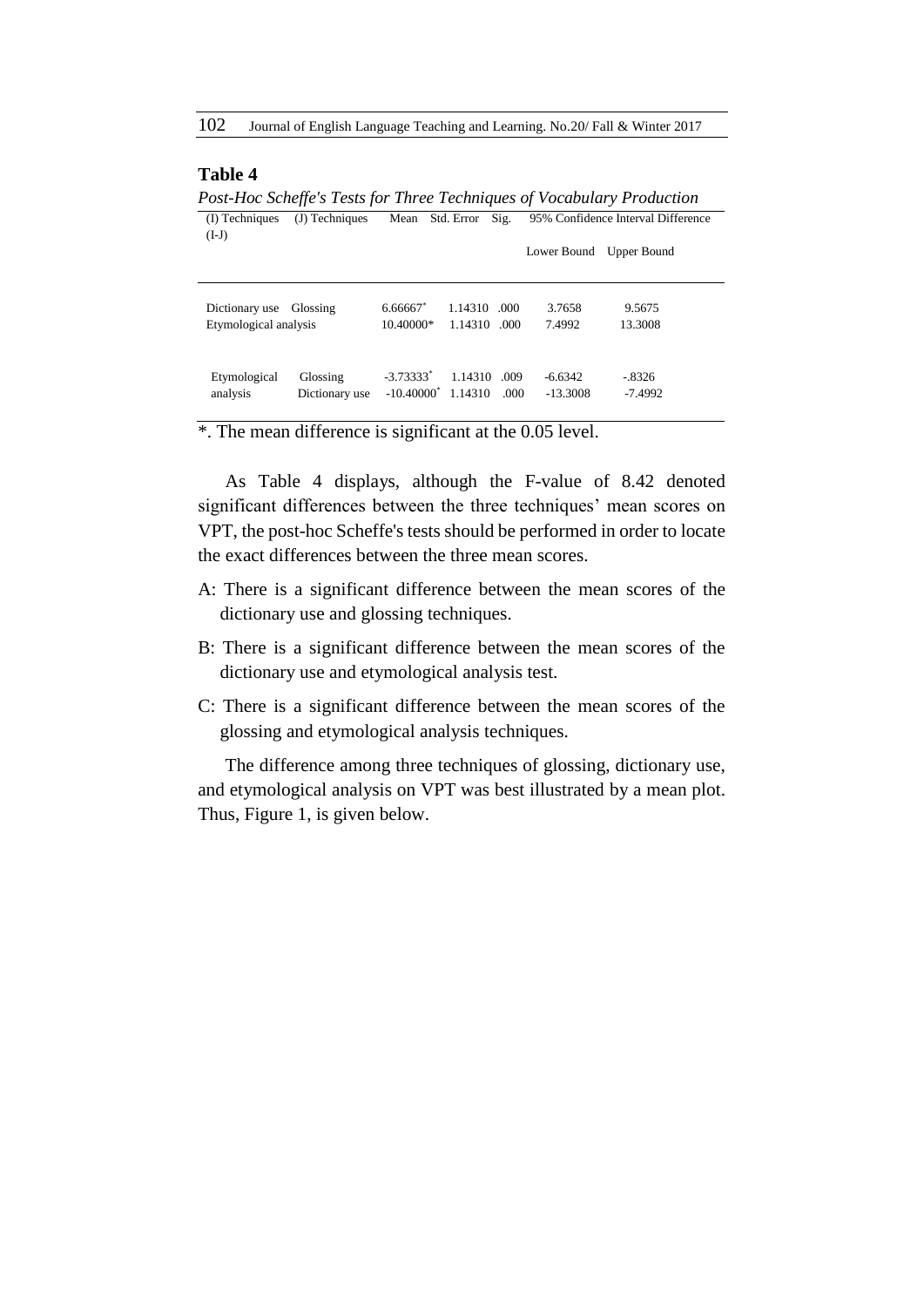

*Figure* 1. The mean plot of the difference among glossing, dictionary use, and etymological analysis techniques on VPT.

## **Discussion**

The results of this study revealed that dictionary use technique group outperformed the other two groups. Glossing technique obtained the second position and etymological analysis technique gained the lowest position among three groups. These findings are in line with Chiu and Liu (2013), who examined the role of printed, pocket, and online dictionaries in increasing the knowledge of the learners for vocabulary learning. The results demonstrated that the students who utilised electronic dictionary had the maximum improvement of vocabulary learning.

In the same vein, Huang and Lin (2014) also examined the effect of combining glossing with inferring or meaning retrieval on vocabulary learning. The main results displayed that the gloss-retrieval-gloss condition was the most effective at improving vocabulary learning. They included that gloss-retrieval-gloss facilitates learning new words from texts.

Similarly, Zarei and Hasani (2011) investigated the effects of glossing conventions on vocabulary recognition and production. They found that glosses can aid the lack of word knowledge of the learners, who relied on their instructors or dictionary, and also, this view was supported by vela (2015) in using gloss for vocabulary acquisition. It was found that glossing is beneficial for both low proficiency and high proficiency learners.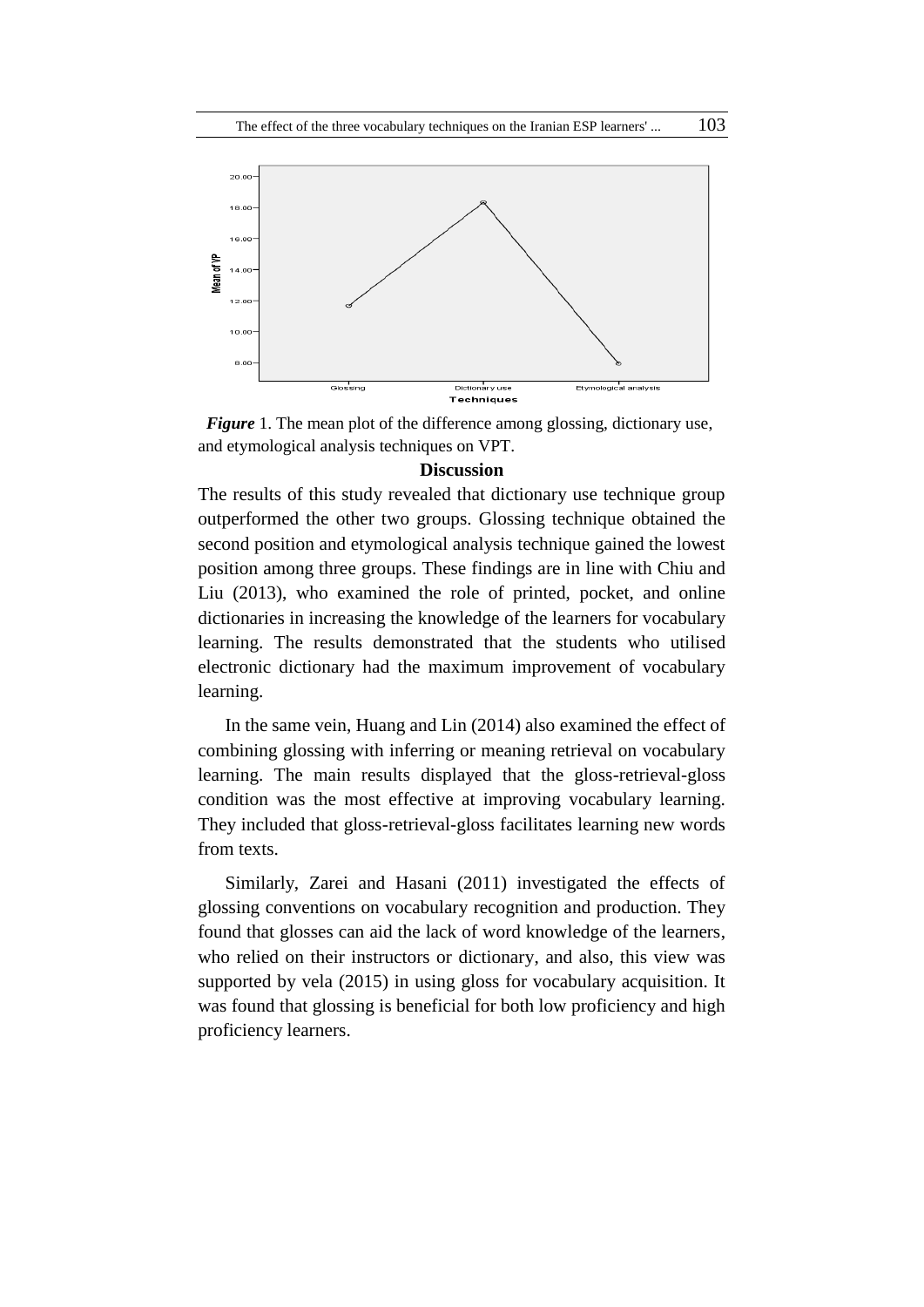In another study, Yanguas (2009) investigated multimedia glosses and their effects on comprehension and vocabulary learning. This finding was in accord with Zarei and Hasani (2011) concerning the positive effect of glossing technique on the students' vocabulary learning. By the same token, Mountain (2015) examined roots and affixes, as well as vocabularies. She found that instructors should be able to show the learners the analysis of words.

Akbarian (2010) investigated the relationship between vocabulary size and depth for Iranian ESP and EAP learners. The findings suggested that vocabulary size and depth might be considered by the same factors, especially as the learners' proficiency increases. The same results were found by Xaferi (2010), who found that instructors should encourage learners to learn many words in order to develop communicative competence.

Overall, dictionary use is one of the most common ways of vocabulary production. Vocabulary learning is important and also dictionary use is one of the best techniques to produce new words in ESP classes. However, some researchers maintain that using a dictionary while reading a text leads to insufficient learning (Bensoussan et al, 1984). Moreover, some other researchers concluded that some learners may use the wrong dictionary entry while reading a text, so this leads to misunderstanding (Luppescu & Day, 1993). Some other studies, on the other hand, have highlighted the usefulness of dictionaries.

This study revealed that dictionary use, glossing, and etymological analysis were three effective techniques for improving learners' vocabulary production in ESP classes. As a follow-up to these activities, or as a separate one, the instructor could provide learners with many ESP vocabularies which could be learnt through these techniques and use them in order to encourage the students to participate actively in class.

#### **Conclusion and implications**

The main purpose of this study was to examine the effect of three kinds of vocabulary production (dictionary use, glossing, and etymological analysis) on Iranian ESP learners' vocabulary production. The results indicated that dictionary use technique gained the best position in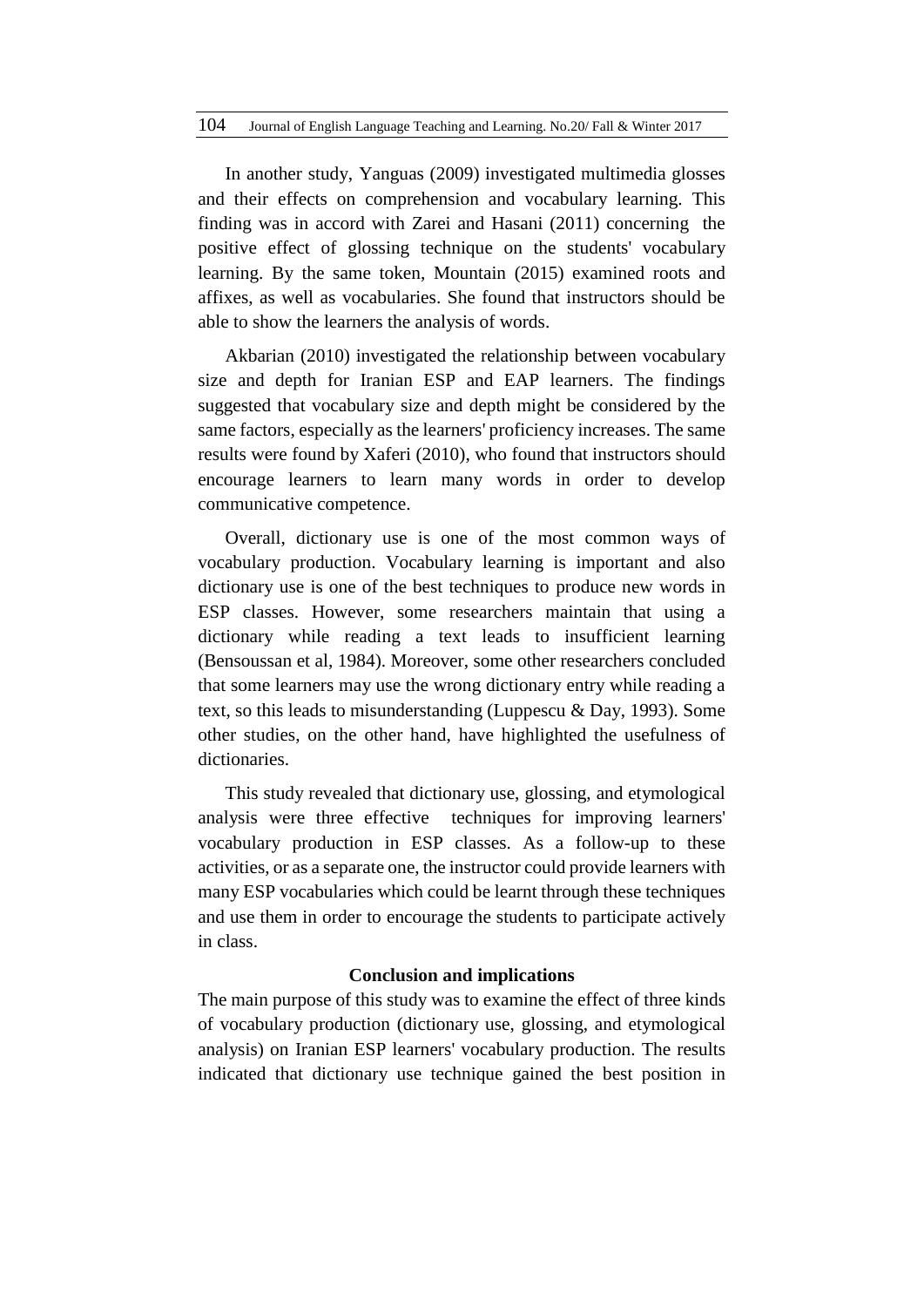comparison to the other groups. This finding further strengthened importance of dictionary use technique in language learning, particularly in vocabulary production. On the other hand, the lowest position among these groups belonged to the etymological technique. This may imply that ESP learners do not favor linguistic analysis to produce ESP words.

The present findings may help instructors to make the atmosphere of the class friendlier by highlighting the ease of vocabulary production in ESP classes. In addition, the results of this study could be a useful aid for solving problems due to affective factors that ESP learners may encounter in different contexts. For instance, due to lack of knowledge, they have low motivation in class. Consequently, they cannot produce vocabulary; therefore, they should work on their weaknesses by the help of their instructor when doing tasks. This study can be beneficial in upgrading the vocabulary knowledge of ESP learners, and it can also be usefully employed instead of traditional technique (translation) in ESP classes.

In this study, we highlighted three kinds of vocabulary learning techniques; it should be noted that this study can also be replicated with larger numbers of techniques such as ranking, vocabulary notebooks, etc. Furthermore, ESP learners' attitudes toward different kinds of technique should be examined to enlighten their efficacy of those strategies from ESP learners' viewpoints.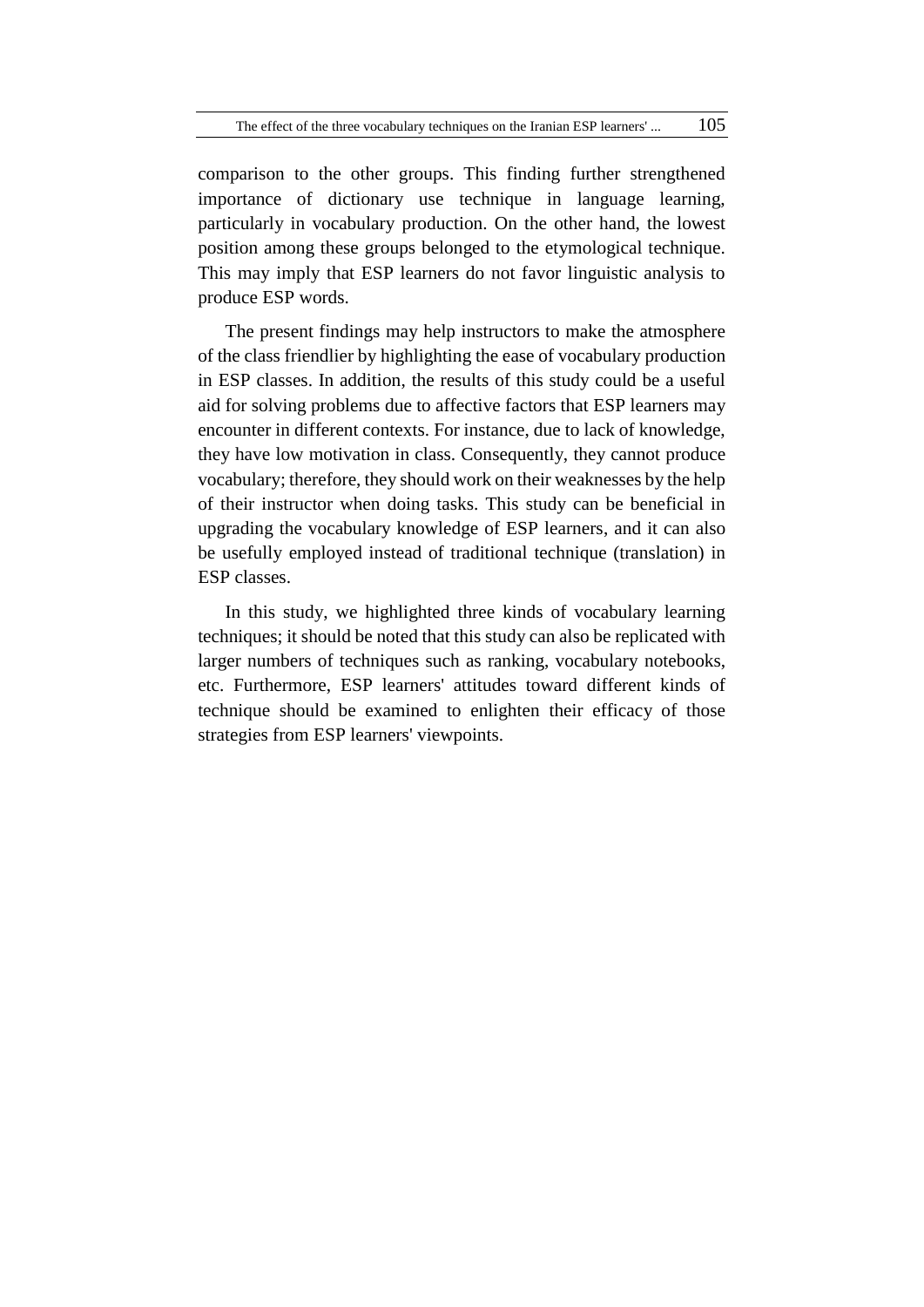#### **References**

- Akbari, Z. (2017). Developing a taxonomy of vocabulary learning strategies for an ESP context. *Journal of Applied Linguistics and Language research*, *4*(1), 90-108.
- Akbarian, I. (2008). *The role of vocabulary knowledge in predicting performance on reading comprehension Item Types*. (Doctoral dissertation). University of Tehran: Tehran
- Bensoussan, et al. (1984). The effect of dictionary usage on EFL test performance compared with student and teacher attitudes and expectations. *Journal of Reading in a Foreign Language, 2*(1)*,* 262-76.
- Bowels, M.A. (2004). L2 glossing: To call or not to Call. *Hispania, 87* (3), 541-552.
- Carter, R. (1998). *Vocabulary: Applied Linguistics perspectives*. London: Routledge.
- Celce-Murcia, M. (2014). An overview of language teaching approaches. In M. Celce-Murcia, D. Brinton, & M.A. Snow (Eds.), *Teaching English as a Second or Foreign Language,* 4th Edition, (pp. 2-14). Boston, MA: National Geographic Learning/ Heinle Cengage Learning.
- Chiu, L. L., & Liu, G. Z. (2013). Effects of printed, pocket electronic, and vocabulary retention. *The Asia-Pacific Education Researcher, 22*(4), 619- 634. doi: 10.1007/s40299-013-0065-1
- Cohen, J. (1988). *Statistical power analysis for the behavioral sciences.* Hillsdale, NJ: Erlbaum.
- Davies, J. N. (1989). Facilitating marginal effects of glosses on foreign language reading. *The Modern Language Journal, 73*(1), 41-48.
- Dudly-Evans, T., & St John, M. (1998). *Developments in ESP*: *A multidisciplinary approach.* Cambridge University Press.
- Esfandiari, R. (2015). An investigation into ESAP needs of Iranian BA students of law. *The Journal of Teaching Language Skills (JTLS), 7*(3), 29- 59.
- Haastrup, K., & Henriksen, B. (2000). Vocabulary acquisition: acquiring depth of knowledge through network building. *International Journal of Applied Linguistics, 10*(2), 221-240.
- Harmer, J. (1991). *The Practice of English Language Teaching.* London and New York: Longman.
- Hatch, E., Brown, C. (1995). *Vocabulary, semantics, and language education*. Cambridge: Cambridge University Press.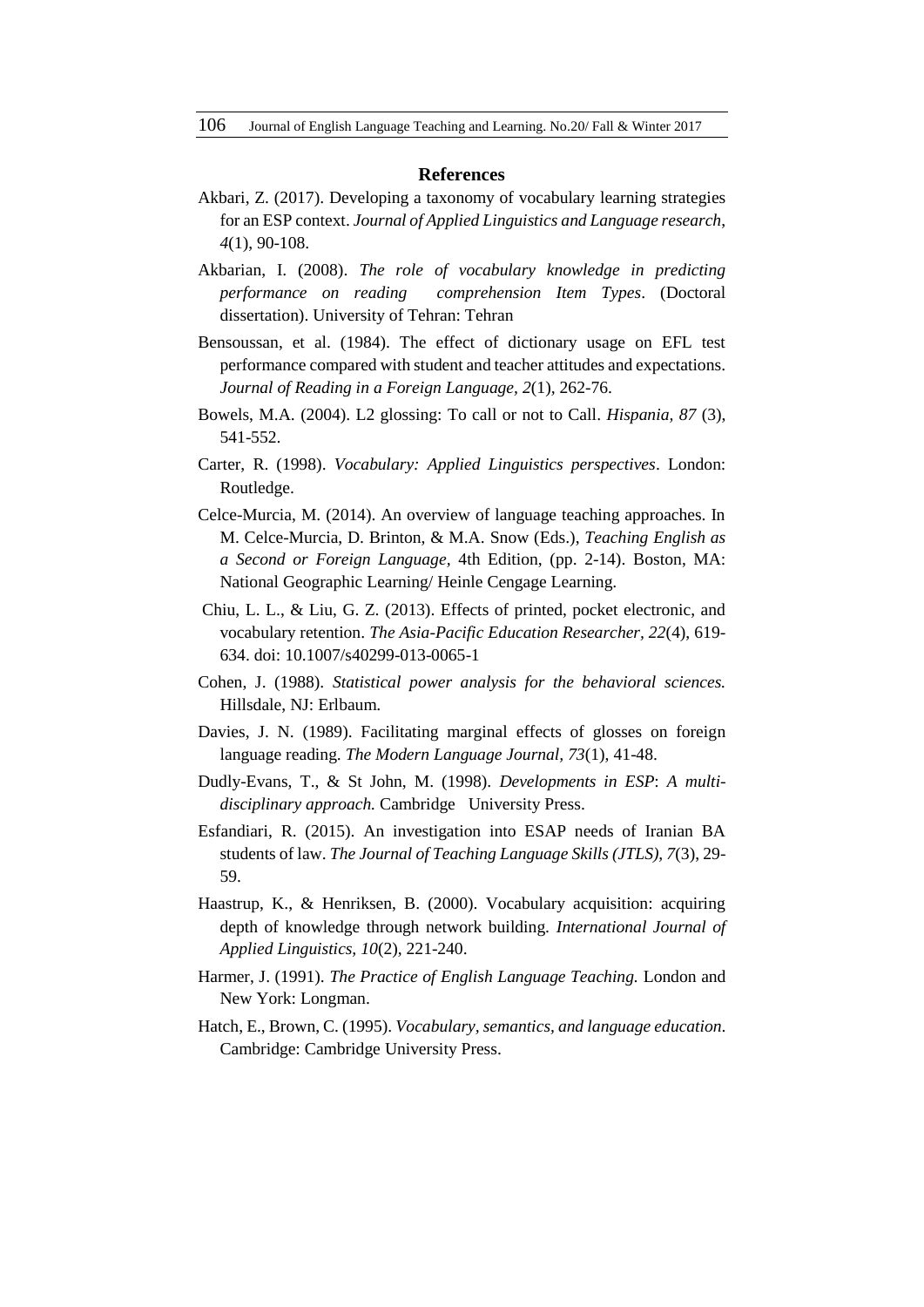- Holly, F, M., & King, J, K. (1971). Vocabulary glosses in foreign language reading materials. *Language Learning, 21*(2), 213-219.
- Hornby, A. S., (1995). *Oxford advanced learners' dictionary of current English.* Oxford: Oxford University Press.
- Huang, L., & Lin, CH. (2014). *Three approaches to glossing and their effects on vocabulary learning. System 44*(3), 127-136.
- Hutchinson, T., & Waters, A. (1987). *english for specific purposes.* Cambridge: Cambridge University Press.
- Hulstjin, J. H., (1992). Retention of inferred and given word meanings: Experiments in incidental vocabulary learning. In P.J.L. Arnaud & h. Bejoint (Eds.), *Vocabulary and Applied Linguistics* (pp. 113-125). London: MacMillan.
- Hulstjin, J. H., (1993). When do foreign language readers look up the meaning of unfamiliar words? The influence of task and learner variables. *The Modern Language Journal 77*, (2), 139-147.
- Jacobs, G. M., Dufon, P., & Hong, F.C. (1994). L1 and L2 vocabulary glosses in L2 reading passages. Their effectiveness for increasing comprehension and vocabulary knowledge. *Journal of Research in Reading, 17*(1), 19-28.
- Khany, R., & Saeedi, M. (2017). Material development and English for academic purposes word list; a reductionist approach. *Journal of English Language Teaching and Learning, 19,* 52-72.
- Knight, S. (1994). Dictionary: The tool of last resort in foreign language reading? *Modern Language Journal, 78*(3), 285-299.
- Luckner, J., & Cooks, C. (2010). A summary of the vocabulary research with students who are deaf or hard of hearing. *American Annals of the Deaf, 155*(1), 38-67.
- Lomicka, L. L. (1998). To Gloss or not to gloss: An investigation of reading comprehension online. *Language Learning & Technology, 1* (2), 41-50. Retrieved February 7, 2008, from http://llt.msu.edu/vol1num2/article2/default.html.
- Luppescu, S., & Day, R.R. (1993). Reading, dictionaries, and vocabulary learning. *Language Learning, 43*(2)*,* 263-279.
- Meara, P. (2002). The rediscovery of vocabulary. *Second Language Research, 18*(4), 393-407.
- Mountain, L. (2015). Recurrent prefixes, roots, and suffixes. A morphemic approach to disciplinary literacy. *Journal of Adolescent & adult Literacy, 58*(7),561-567.